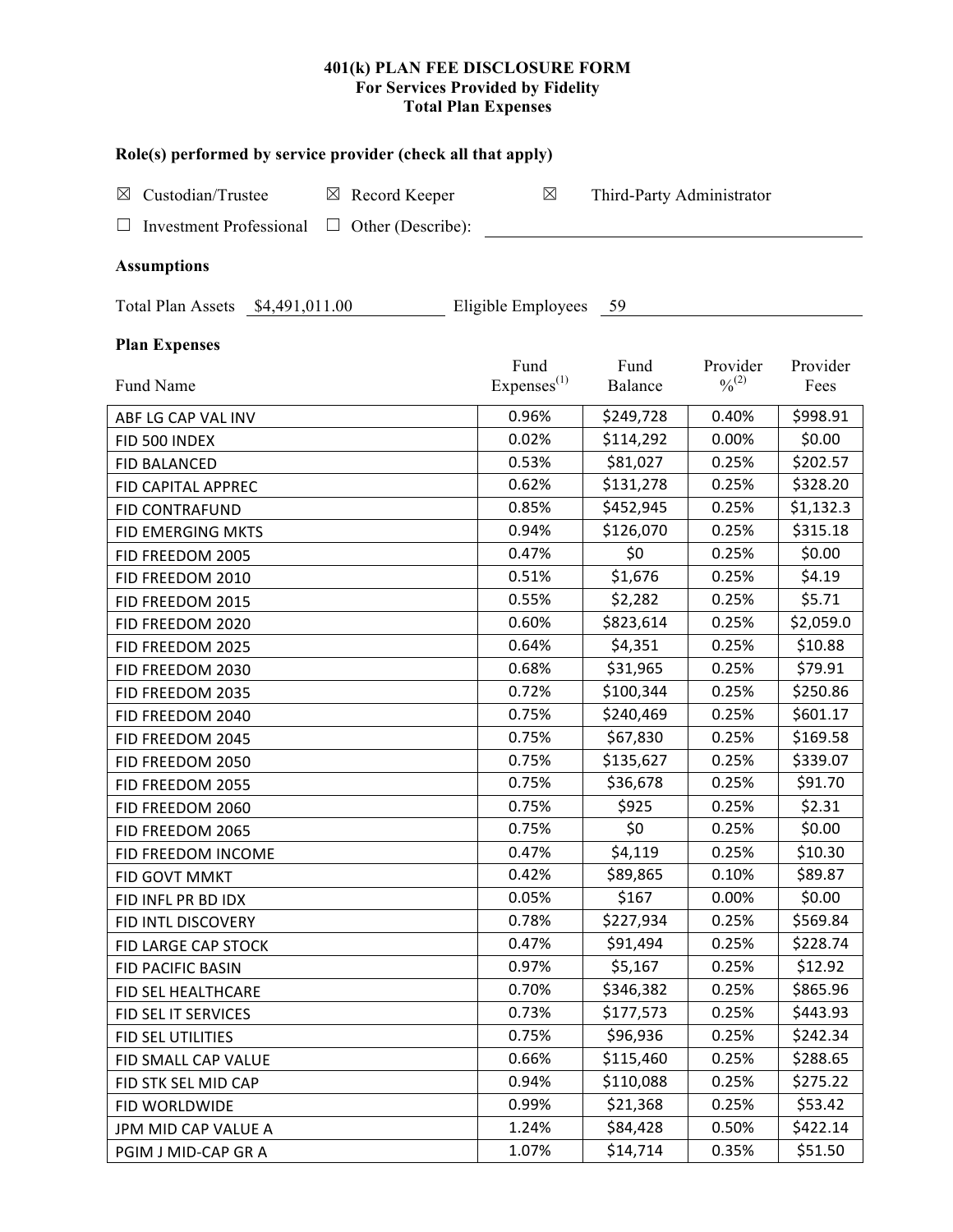| PIMCO TOT RETURN ADM                                                    | 0.96% | \$476,987 | 0.25% | \$1,192.4   |  |
|-------------------------------------------------------------------------|-------|-----------|-------|-------------|--|
| <b>ROYCE OPPORTUNITY S</b>                                              | 1.49% | \$27,228  | 0.45% | \$122.53    |  |
| Provider fees paid from Fund Expenses<br>\$11,461.41                    |       |           |       |             |  |
| Provider fees deducted from participant accounts or paid by employer    |       |           |       |             |  |
| Investment expenses (i.e., Fund Expenses not used to pay provider fees) |       |           |       | \$22,079.63 |  |

# Total ("all-in") plan expenses **\$37,133.85**

 $<sup>(1)</sup>Fund Expresses include the fund's expense ratio plus any "wrap" fee charged by the provider. The expense ratio is determined$ </sup> through an annual calculation, where a fund's operating expenses are divided by the average dollar value of its assets under management. Fund Expenses lower investor returns.

<sup>(2)</sup>Provider % includes revenue sharing paid to the provider by the investment fund or wrap fees added by the provider. These expenses lower investor returns.